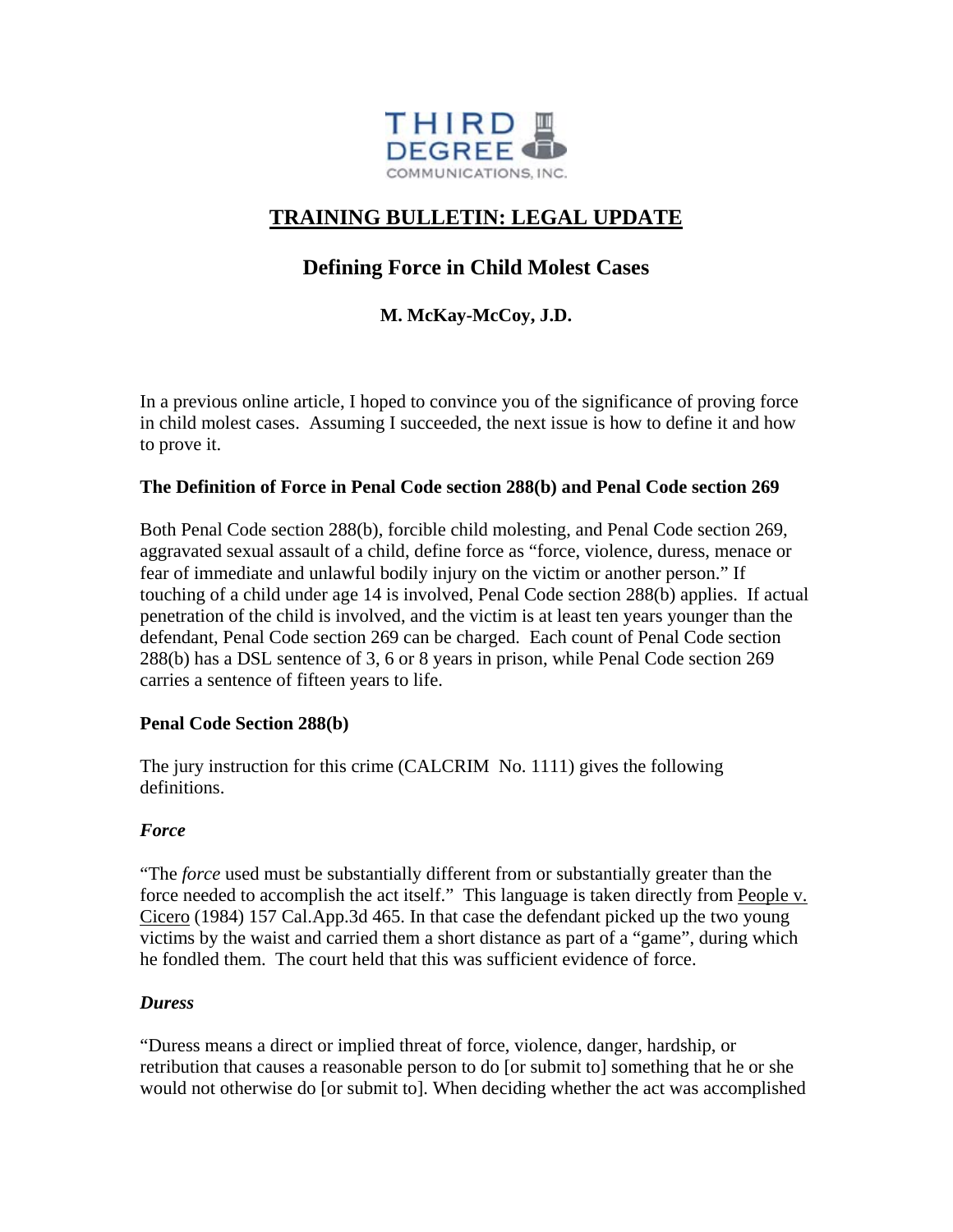by duress, consider all the circumstances, including the age of the child and his/her relationship to the defendant." The inclusion of a threat of "hardship" as one type o f duress in Penal Code section 288(b) is proper even though it does not apply to the definition of "duress" in rape cases, according to the California Supreme Court. "The Legislature may have wished to protect children against lewd acts committed by threats of hardship despite its determination that similar threats of hardship should not provide the basis for the crime of rape or spousal rape against an adult." (*People v. Leal* [2004] 33 Cal.4<sup>th</sup> 999, 1008.)

that such a threat also represents a defendant's attempt to isolate the victim and increase or maintain her vulnerability to the assaults." What facts could constitute "hardship" in a child molest case? A good definition can be found in *People v. Cochran* (2002) 103 Cal.App.4<sup>th</sup> 8, 15: "The very nature of duress is psychological coercion. A threat to a child of adverse consequences, such as suggesting the child will be breaking up the family or marriage if she reports or fails to acquiesce in the molestation, may constitute a threat of retribution and may be sufficient to establish duress, particularly if the child is young and the defendant is her parent. We also note

In *Cochran* the defendant videotaped his nine year old daughter and himself engaging in and, at most, acquiesces in the conduct." The victim testified she was "mad or sad" about what the defendant was doing to her, and that he told her not to tell anyone because he would get in trouble and go to jail. sexual activity. After viewing the tape, the appellate court held noted, with classic judicial understatement, "It is clear the daughter is reluctant to engage in the activities

#### *Menace*

Realistically, your cases are not going to include "menace" very often. It is much more effective to threaten a child with separation from her parents than physical injury. "*Menace* means a threat, statement, or act showing an intent to injure someone."

#### *Fear*

"An act is accomplished by *fear* if the child is actually and reasonably afraid [or he/she is actually but unreasonably afraid and the defendant knows of his/her fear and takes relationship between the victim and the defendant. In *People v. Bergschneider* (1989) 211 stepdaughter "on restriction" if she refused, which the victim interpreted as meaning she would not be allowed to go anywhere. advantage of it." This definition looks a lot like duress, in that it emphasizes the Cal.App.3d 144, the defendant threatened to put his 14-year-old, mildly retarded

Note that the statute requires force *or* duress *or* fear *or* menace, not all of the above.

#### **enal Code section 269 P**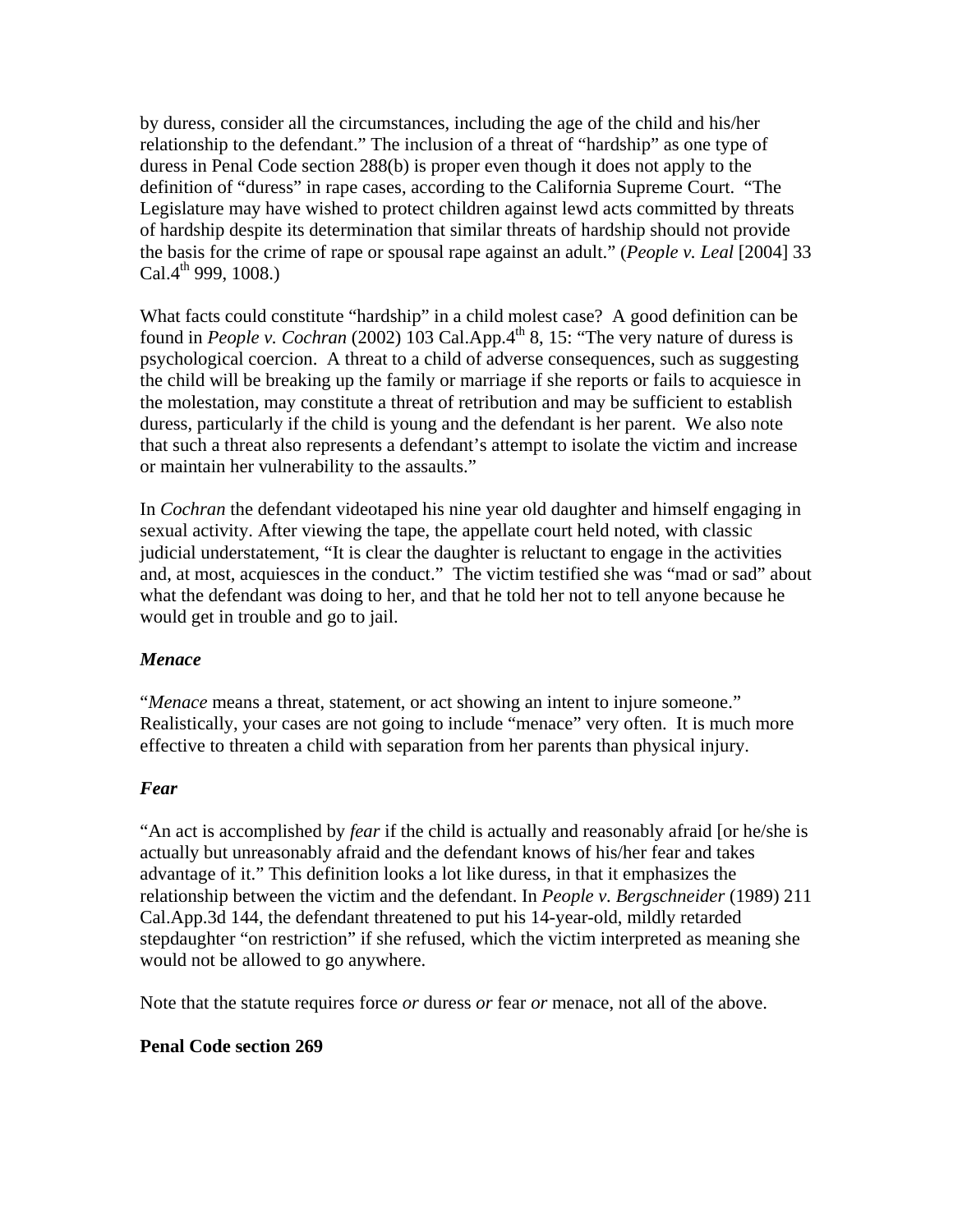This is not forcible child molesting with penetration, it's rape of a child, and that's why the law of rape applies and not the law of child molesting. When you look at Penal Code section 269 it specifically refers to the section and subsection of the forcible adult sex crimes. CALCRIM No. 1123, the jury instruction for Penal Code section 269, does the same thing, by requiring the court to give the jury separate instructions on the elements of rape, forcible oral copulation, or whatever type of penetration is involved.

definition of "force" changes as well. Now, "force" means "physical force of a degree sufficient to support a finding that the act of sexual intercourse was against the will of the [victim]", according to the California Supreme Court in *People v. Griffin* (2004) 33 In the law of rape, as we have seen in *Leal*, the "hardship" form of duress disappears. The  $Cal.4<sup>th</sup> 1015$ , 1023 and CALCRIM No. 1000, the jury instruction for rape.

The change in the definition of "force" means that "force" for a violation of Penal Code the activity. It doesn't have to be separate from the sexual activity ("substantially different from or greater than"), as long as it is sufficient to overcome her will (not her resistance, as no victim is ever required to resist an attacker). section 269 can be part of the sexual activity, such as pinning the victim's arms during

#### **Factors Establishing Force**

Physical force, particularly for Penal Code section 288(b), must be established by a detailed description of the suspect's activity. Was the victim physically carried, restrained, pushed, pulled, or otherwise physically manipulated?

told anyone? Bear in mind that questions for a child victim should *always* be direct and open ended (not leading or suggestive), and framed in words appropriate for the age of the child. "Did he say anything about telling?" and, "Did he say anything about not telling?" are a lot more effective than "Did the suspect threaten any adverse Duress, particularly for Penal Code section 288(b), must be established by the suspect's statements to the victim. Did he tell what would happen if she didn't cooperate, or if she consequences if you disclosed?"

the police will come and take me away and it will all be your fault  $/$  the police will come and take me away and you and your Mom will be out on the streets / the police will come Typically, suspects transfer the burden of keeping the family together to the child's shoulders, by making her cooperation and secrecy appear to be the price. The suspect tells the child, "If you tell….your Mom won't believe you / your Mom will be mad at you and take you away and you'll have to live with strangers, etc."

A good interview of the victim is essential to establishing the elements of both Penal Code section 288(b) and Penal Code section 269.

About the Author: Michele McKay-McCoy is a veteran prosecutor who now teaches *riminal law as an instructor for POST and as adjunct faculty for three colleges and one claw school.*